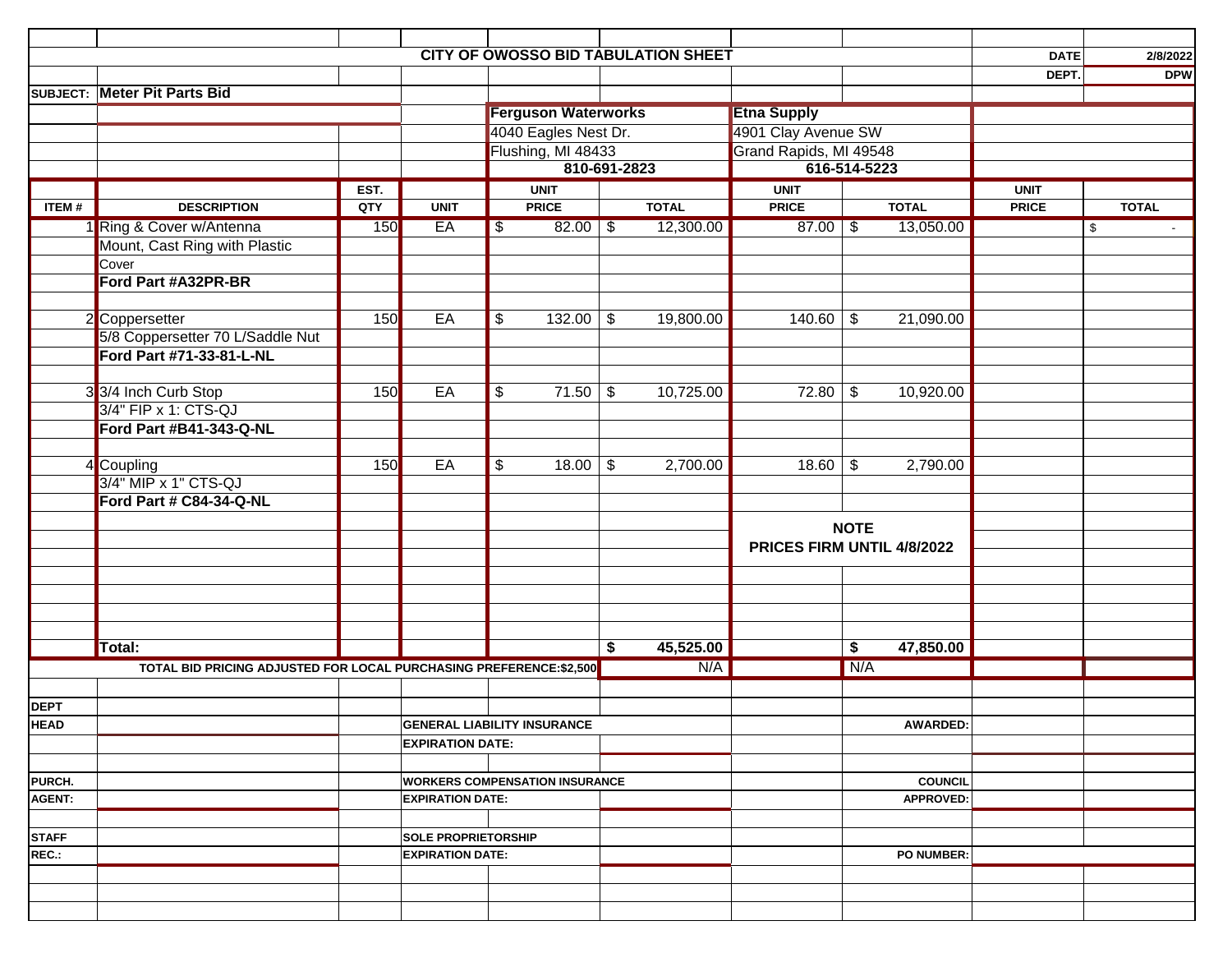|                |                                                             |      |             |              |                                            |              |                     | DEPT.        |                                            |
|----------------|-------------------------------------------------------------|------|-------------|--------------|--------------------------------------------|--------------|---------------------|--------------|--------------------------------------------|
| SUBJECT:       |                                                             |      |             |              |                                            |              |                     |              |                                            |
|                |                                                             |      |             |              |                                            |              |                     |              |                                            |
|                |                                                             |      |             |              |                                            |              |                     |              |                                            |
|                |                                                             |      |             |              |                                            |              |                     |              |                                            |
|                |                                                             |      |             |              |                                            |              |                     |              |                                            |
|                |                                                             | EST. |             | <b>UNIT</b>  |                                            | <b>UNIT</b>  |                     | <b>UNIT</b>  |                                            |
| ITEM#          | <b>DESCRIPTION</b>                                          | QTY  | <b>UNIT</b> | <b>PRICE</b> | <b>TOTAL</b>                               | <b>PRICE</b> | <b>TOTAL</b>        | <b>PRICE</b> | <b>TOTAL</b>                               |
| 11             |                                                             |      |             |              | $$\mathbb{S}$$<br>$\sim$                   |              | $\,$ $\,$<br>$\sim$ |              | $\overline{\mathcal{S}}$<br>$\sim$ $^{-1}$ |
|                |                                                             |      |             |              |                                            |              |                     |              |                                            |
|                |                                                             |      |             |              |                                            |              |                     |              |                                            |
| $\overline{2}$ |                                                             |      |             |              |                                            |              |                     |              |                                            |
|                |                                                             |      |             |              |                                            |              |                     |              |                                            |
|                |                                                             |      |             |              |                                            |              |                     |              |                                            |
|                |                                                             |      |             |              |                                            |              |                     |              |                                            |
| $\overline{3}$ |                                                             |      |             |              |                                            |              |                     |              |                                            |
|                |                                                             |      |             |              |                                            |              |                     |              |                                            |
|                |                                                             |      |             |              |                                            |              |                     |              |                                            |
|                |                                                             |      |             |              |                                            |              |                     |              |                                            |
| $\vert$        |                                                             |      |             |              |                                            |              |                     |              |                                            |
|                |                                                             |      |             |              |                                            |              |                     |              |                                            |
|                |                                                             |      |             |              |                                            |              |                     |              |                                            |
|                |                                                             |      |             |              |                                            |              |                     |              |                                            |
|                |                                                             |      |             |              |                                            |              |                     |              |                                            |
| 5              |                                                             |      |             |              |                                            |              |                     |              |                                            |
|                |                                                             |      |             |              |                                            |              |                     |              |                                            |
|                |                                                             |      |             |              |                                            |              |                     |              |                                            |
|                |                                                             |      |             |              |                                            |              |                     |              |                                            |
|                |                                                             |      |             |              |                                            |              |                     |              |                                            |
|                |                                                             |      |             |              |                                            |              |                     |              |                                            |
|                | TOTAL BID PRICING ADJUSTED FOR LOCAL PURCHASING PREFERENCE: |      |             |              |                                            |              |                     |              |                                            |
|                |                                                             |      |             |              |                                            |              |                     |              |                                            |
|                |                                                             |      |             |              |                                            |              |                     |              |                                            |
|                |                                                             |      |             |              |                                            |              |                     |              |                                            |
|                |                                                             |      |             |              |                                            |              |                     |              |                                            |
|                |                                                             |      |             |              |                                            |              |                     |              |                                            |
|                |                                                             |      |             |              |                                            |              |                     |              |                                            |
|                |                                                             |      |             |              |                                            |              |                     |              |                                            |
|                |                                                             |      |             |              |                                            |              |                     |              |                                            |
|                |                                                             |      |             |              |                                            |              |                     |              |                                            |
|                |                                                             |      |             |              |                                            |              |                     |              |                                            |
|                |                                                             |      |             |              |                                            |              |                     |              |                                            |
|                |                                                             |      |             |              |                                            |              |                     |              |                                            |
|                |                                                             |      |             |              |                                            |              |                     |              |                                            |
|                |                                                             |      |             |              | <b>CITY OF OWOSSO BID TABULATION SHEET</b> |              |                     | DATE         |                                            |
|                |                                                             |      |             |              |                                            |              |                     | DEPT.        |                                            |
| SUBJECT:       |                                                             |      |             |              |                                            |              |                     |              |                                            |
|                |                                                             |      |             |              |                                            |              |                     |              |                                            |